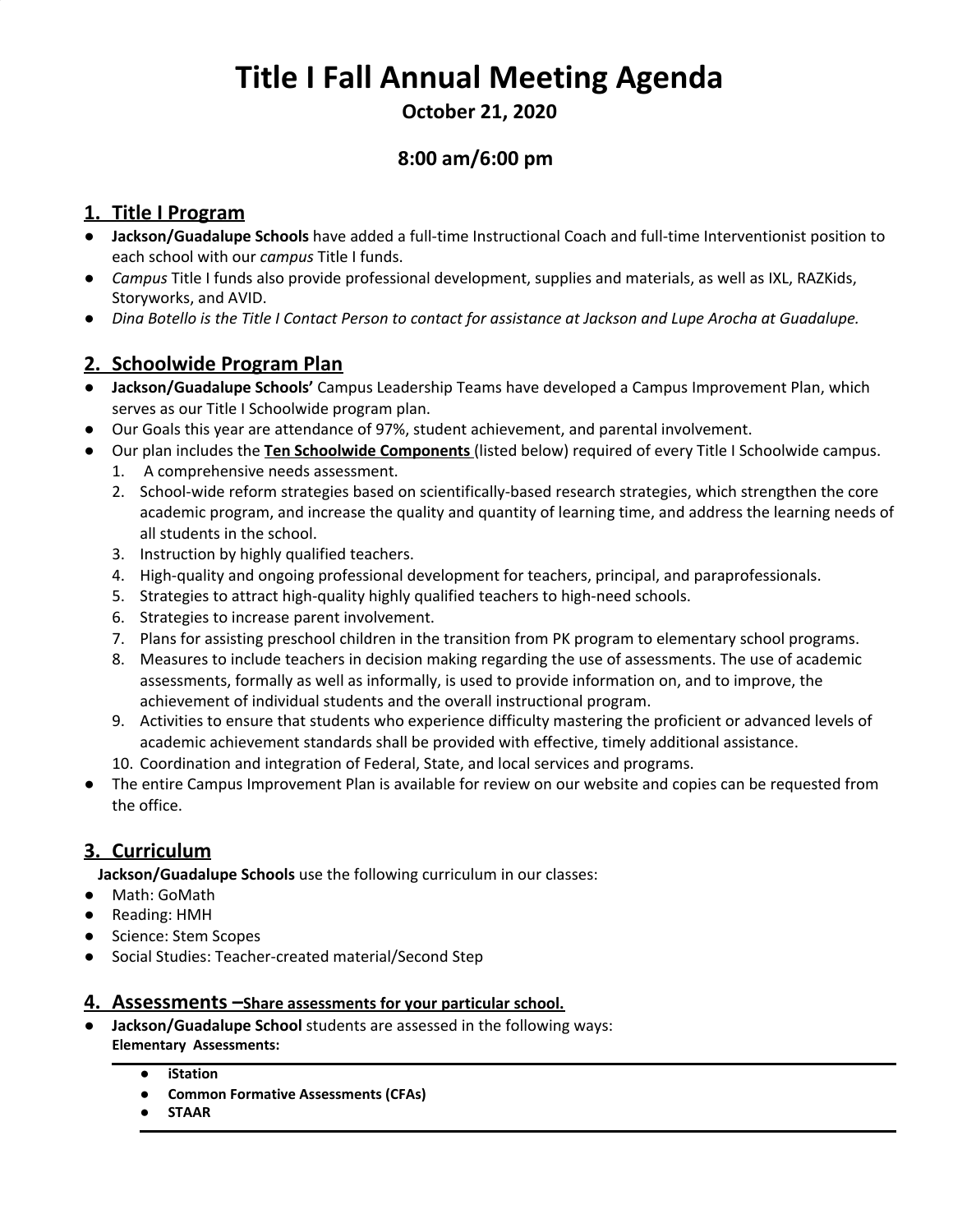### **5. Campus Parental Involvement Policy**

● **Jackson/Guadalupe Schools** have developed a parental involvement policy that states how our campus involves parents. This policy is posted online, although copies may be obtained in the school office**. (Note: Provide** parents a copy in addition to keeping a copy on file. The condensed version may be shared with parents.)

#### **6. School-Parent Compact**

● **Jackson/Guadalupe Schools** provide all parents with a school-parent compact **(Note: Provide parents with a copy in addition to keeping 1 example on file.)**

#### **7. Annual Evaluation**

● In May, we will conduct an evaluation of our Title I program. We look forward to hearing your input at that time.

#### **8. Parents Have a Right to Know and Ask**

Title 1 parents have the right to ask:

- Does my child's teacher meet state qualifications and licensing criteria for the grade and subject he/she teaches?
- Is the teacher teaching under an emergency or provisional status because of special circumstances?
- What is the teacher's area of certification and level of degree?
- Do paraprofessionals provide services to your child and are they qualified?

#### **9. Suggestions for the Title I, Part A program**

● If you have any suggestions, please use the space below, detach and submit your comments to alma.cunningtubby@lubbockisd.org

### **What suggestions do you have regarding our Title I program?**

With COVID-19 restrictions in mind, please share your ideas for parent involvement activities?

How can our school support parents directly or indirectly?

With COVID-19 restrictions in place, what services may be provided by the school to help parents become involved?

Parent Name: Camera Communication Communication Camera Communication Communication Communication Communication Communication Communication Communication Communication Communication Communication Communication Communication

Daytime Phone Number: (Optional)\_\_\_\_\_\_\_\_\_\_\_\_\_\_\_\_\_\_\_\_\_\_\_\_\_\_\_\_\_Email Address (Optional)\_\_\_\_\_\_\_\_\_\_\_\_\_\_\_\_\_\_\_\_\_\_\_\_\_\_\_\_\_\_\_\_\_\_\_\_\_\_\_\_\_\_\_\_\_\_\_\_\_\_\_\_\_\_\_\_\_